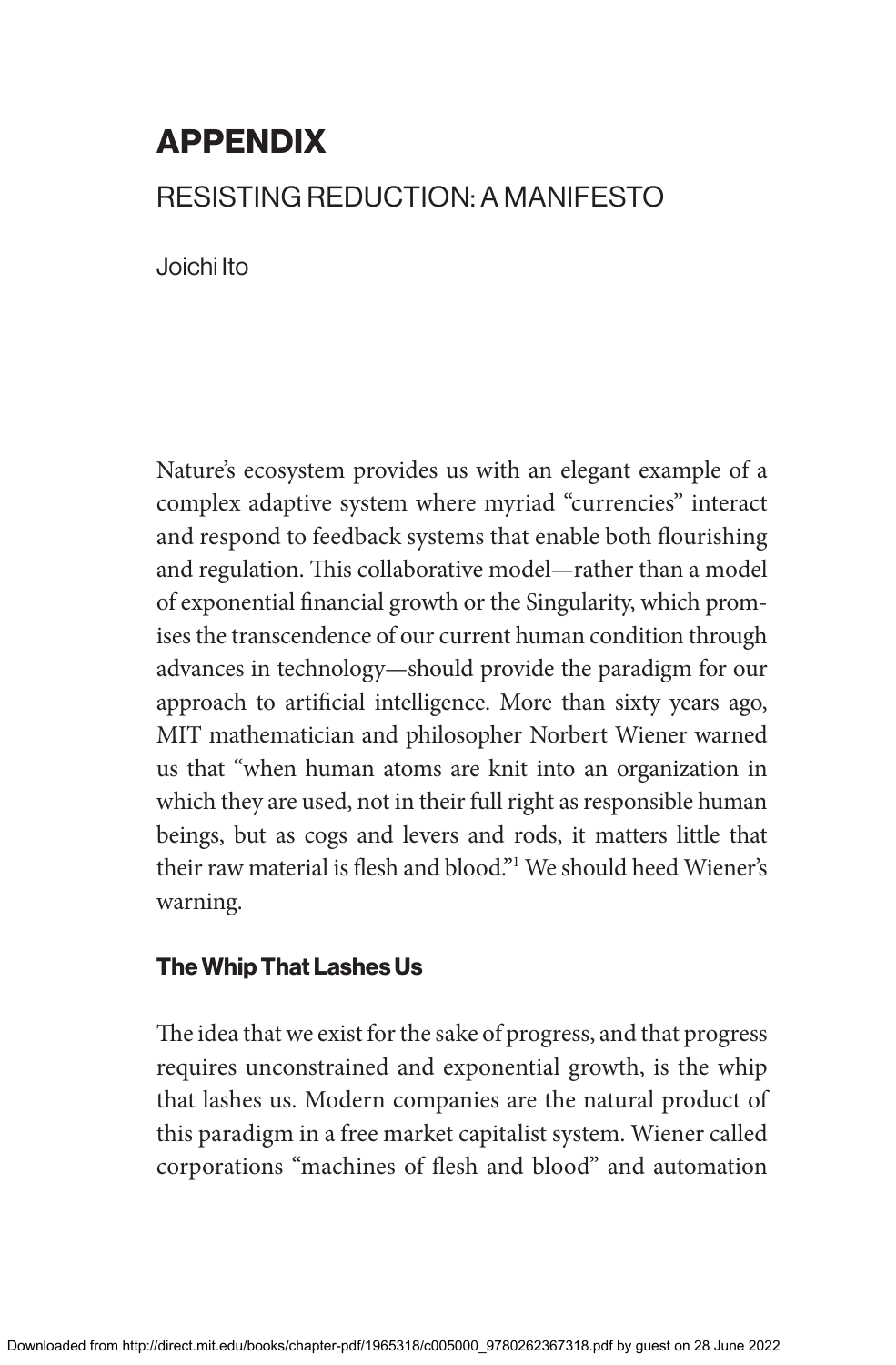"machines of metal." These machines of bits—the new species of Silicon Valley megacompanies—are developed and run in great part by people who believe in a new religion, Singularity. This new religion is not a fundamental change in the paradigm, but rather the natural evolution of the worship of exponential growth applied to modern computation and science. The asymptote<sup>2</sup> of the exponential growth of computational power is artificial intelligence.

The notion of Singularity—that AI will supercede humans with its exponential growth, and that everything we have done until now and are currently doing is insignificant in comparison—is a religion created by people who have the experience of using computation to solve problems heretofore considered impossibly complex for machines. They have found a perfect partner in digital computation—a seemingly knowable, controllable indeterminate system of thinking and creating that is rapidly increasing in its ability to harness and process complexity, bestowing wealth and power on those who have mastered it. In Silicon Valley, the combination of groupthink and the financial success of this cult of technology has created a positive feedback system that has very little capacity for regulating through negative feedback. While they would resist having their beliefs compared to a religion and would argue that their ideas are science- and evidence-based, those who embrace Singularity engage in quite a bit of arm waving and make leaps of faith based more on trajectories than on ground truths to achieve their ultimate vision.

Singularitarians believe that the world is "knowable" and computationally simulatable, and that computers will be able to process the messiness of the real world just as they have every other problem that everyone said couldn't be solved by computers. To them, this wonderful tool, the computer, has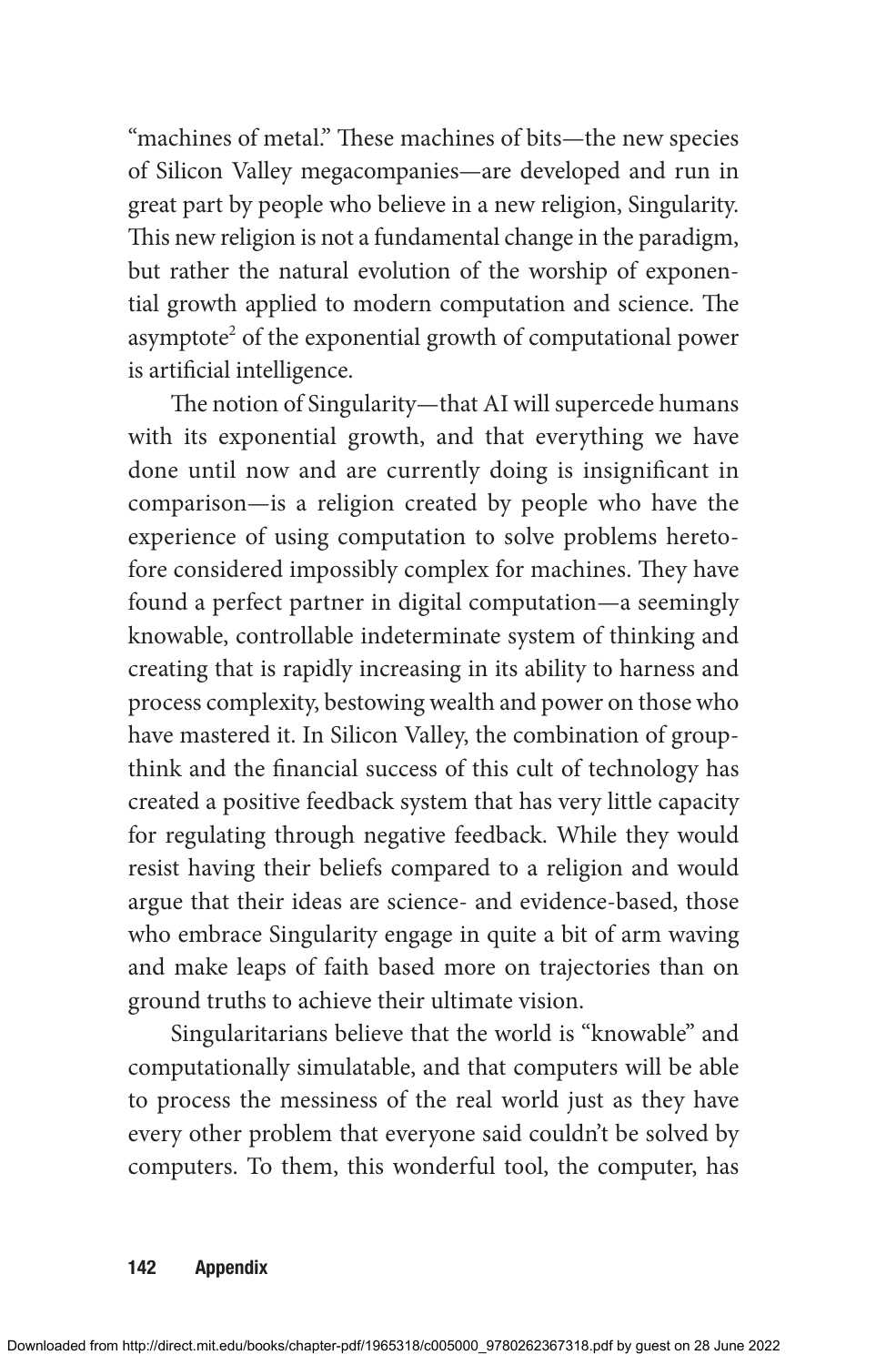worked so well for everything so far that it must continue to work for every challenge we throw at it, until we have transcended known limitations and ultimately achieve some sort of reality escape velocity. Artificial intelligence is already displacing humans in driving cars, diagnosing cancers, and researching court documents. The idea is that AI will continue this progress and eventually merge with human brains and become an all-seeing, all-powerful superintelligence. For true believers, computers will augment and extend our thoughts into a kind of "amortality." (Part of Singularity is a fight for such amortality, the idea that while one may still die, one's death will not be not the result of the grim reaper of aging.)

But if corporations are a precursor to our transcendance, the Singularitarian view that with more computing and biohacking we will somehow solve all of the world's problems, or that the Singularity will solve us, seems hopelessly naive. As we dream of the day when we have enhanced brains and amortality and can think big, long thoughts, corporations already have a kind of amortality. They persist as long as they are solvent and they are more than a sum of their parts—arguably an amortal superintelligence.

More computation does not makes us more "intelligent," only more computationally powerful.

For Singularity to have a positive outcome requires a belief that, given enough power, the system would somehow figure out how to regulate itself. The final outcome would be so complex that while we humans couldn't understand it now, it would understand and solve itself. Some believe in something that looks a bit like the former Soviet Union's master planning but with full information and unlimited power. Others have a more sophisticated view of a distributed system. But at some level, all Singularitarians believe that with enough power and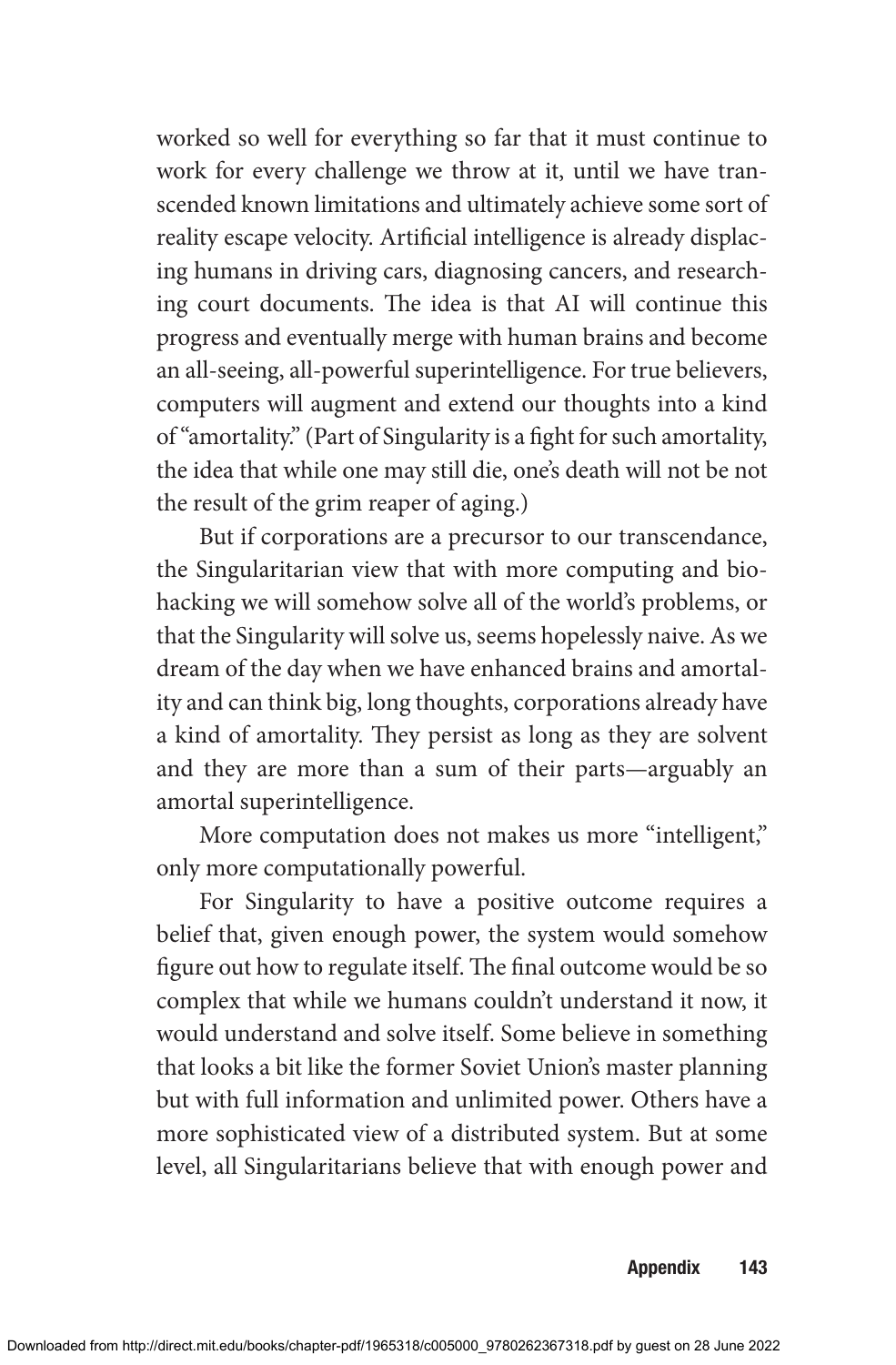control, the world is "tamable." Not all who believe in Singularity worship it as a positive transcendence bringing immortality and abundance, but they do believe that a judgment day is coming when all curves go vertical.

Whether you are on an S-curve or a bell curve, the beginning of the slope looks a lot like an exponential curve. To systems dynamics people, an exponential curve shows selfreinforcement—that is, a positive feedback curve without limits. Maybe this is what excites Singularitarians and scares systems people. Most people outside the Singularity bubble believe in S-curves: nature adapts and self-regulates, and, for example, when a pandemic has run its course, growth slows and things adapt. They may not be in the same state, and a phase change could occur, but the notion of Singularity—especially as some sort of savior or judgment day that will allow us to transcend the messy, mortal suffering of our human existence—is fundamentally a flawed one.

This sort of reductionist thinking isn't new. When B. F. Skinner discovered the principle of reinforcement and was able to describe it, we designed education around his theories. Learning scientists know now that behaviorist approaches work for only a narrow range of learning, but many schools continue to rely on drill and practice. Take, for another example, the eugenics movement, which greatly and incorrectly oversimplified the role of genetics in society. This movement helped fuel the Nazi genocide by providing a reductionist scientific view that we could "fix humanity" by manually pushing natural selection. The echoes of the horrors of eugenics exist today, making almost any research trying to link genetics with things like intelligence taboo.

We should learn from our history of applying overreductionist science to society and try to, as Wiener says, "cease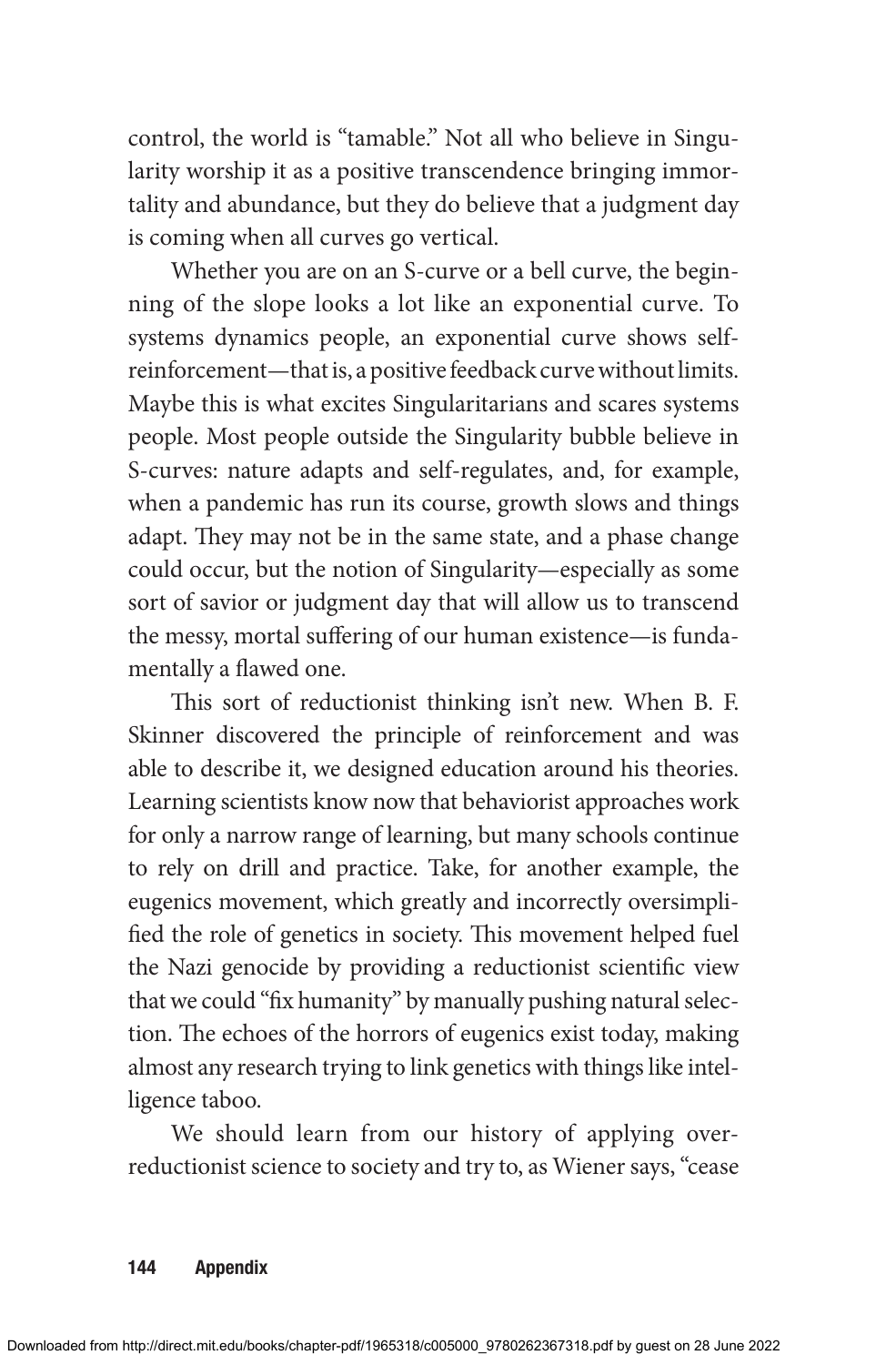to kiss the whip that lashes us." While it is one of the key drivers of science—to elegantly explain the complex and reduce confusion to understanding—we must also remember what Albert Einstein said: "Everything should be made as simple as possible, but no simpler."<sup>3</sup> We need to embrace the unknowability the irreducibility—of the real world that artists, biologists, and those who work in the messy world of liberal arts and humanities are familiar with.

#### Introduction: The Cancer of Currency

As the sun beats down on Earth, photosynthesis converts water, carbon dioxide, and the sun's energy into oxygen and glucose. Photosynthesis is one of the many chemical and biological processes that transform one form of matter and energy into another. These molecules then get metabolized by other biological and chemical processes into yet other molecules. Scientists often call these molecules "currencies" because they represent a form of power that is transferred between cells or processes to mutual benefit—"traded," in effect. The biggest difference between these and financial currencies is that there is no "master currency" or "currency exchange." Rather, each currency can be used by only certain processes, and the "market" of these currencies drives the dynamics that are "life."

As certain currencies became abundant as an output of a successful process or organism, other organisms evolved to take that output and convert it into something else. Over billions of years, this is how Earth's ecosystem has evolved, creating vast systems of metabolic pathways and forming highly complex self-regulating systems that, for example, stabilize our body temperatures or the temperature of the earth, despite continuous fluctuations and changes among the individual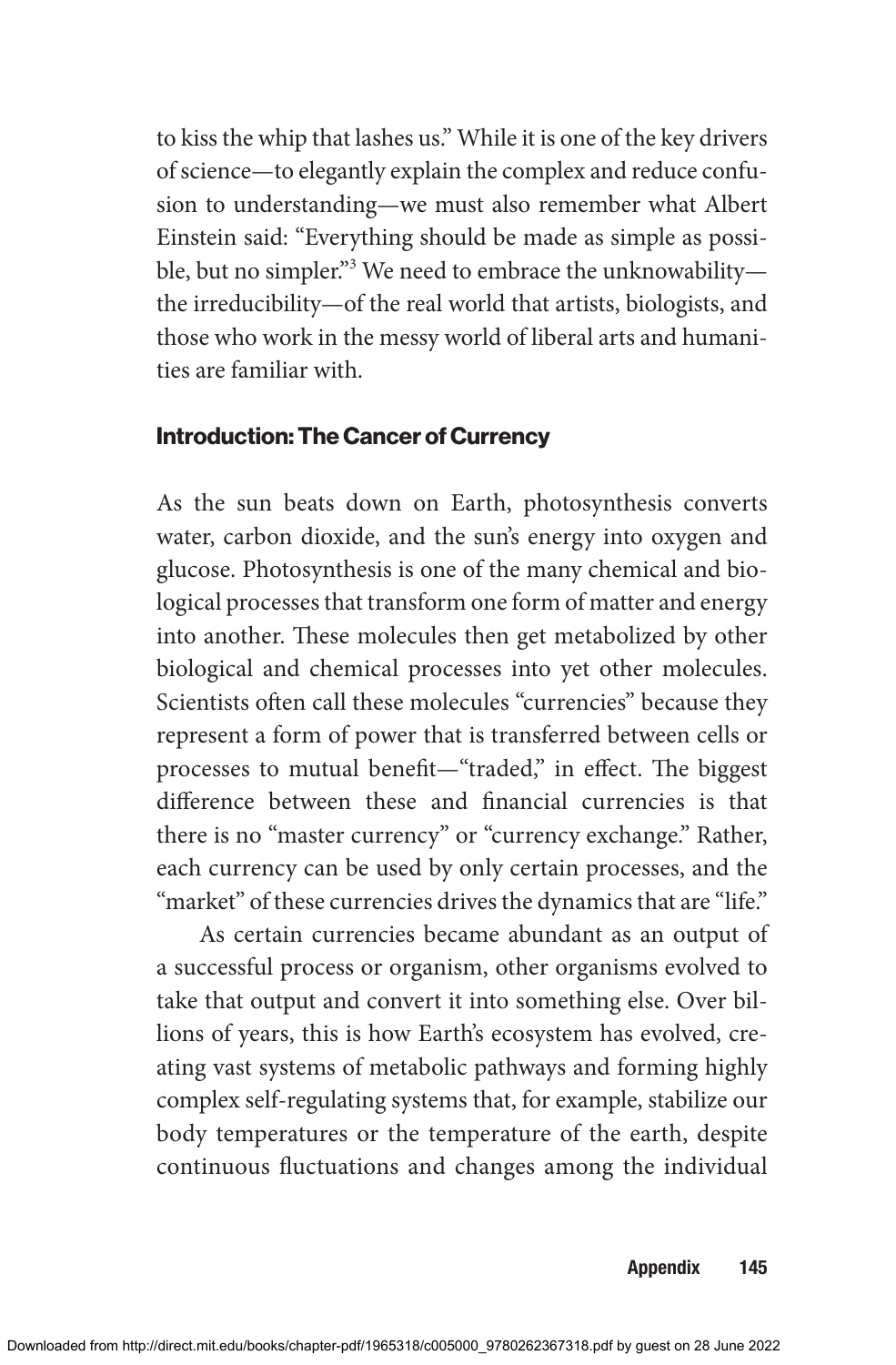elements at every scale—from micro to macro. The output of one process becomes the input of another. Ultimately, everything interconnects.

We live in a civilization in which the primary currencies are money and power—where more often than not, the goal is to accumulate both at the expense of society at large. This is a very simple and fragile system compared to Earth's ecosystems, where myriads of "currencies" are exchanged among processes to create hugely complex systems of inputs and outputs with feedback systems that adapt and regulate stocks, flows, and connections.

Unfortunately, our current human civilization does not have the built-in resilience of our environment, and the paradigms that set our goals and drive the evolution of society today have set us on a dangerous course that Wiener warned us about decades ago. The paradigm of a single master currency has driven many corporations and institutions to lose sight of their original missions. Values and complexity are focused increasingly on prioritizing exponential financial growth, led by for-profit corporate entities that have gained autonomy, rights, power, and nearly unregulated societal influence. The behavior of these entities is akin to cancer. Healthy cells regulate their growth and respond to their surroundings, even eliminating themselves if they wander into an organ where they don't belong. Cancerous cells, on the other hand, optimize for unconstrained growth and spread with disregard to their function or context.

## We Are All Participants

The Cold War era, when Wiener was writing *The Human Use of Human Beings*, was defined by the rapid expansion of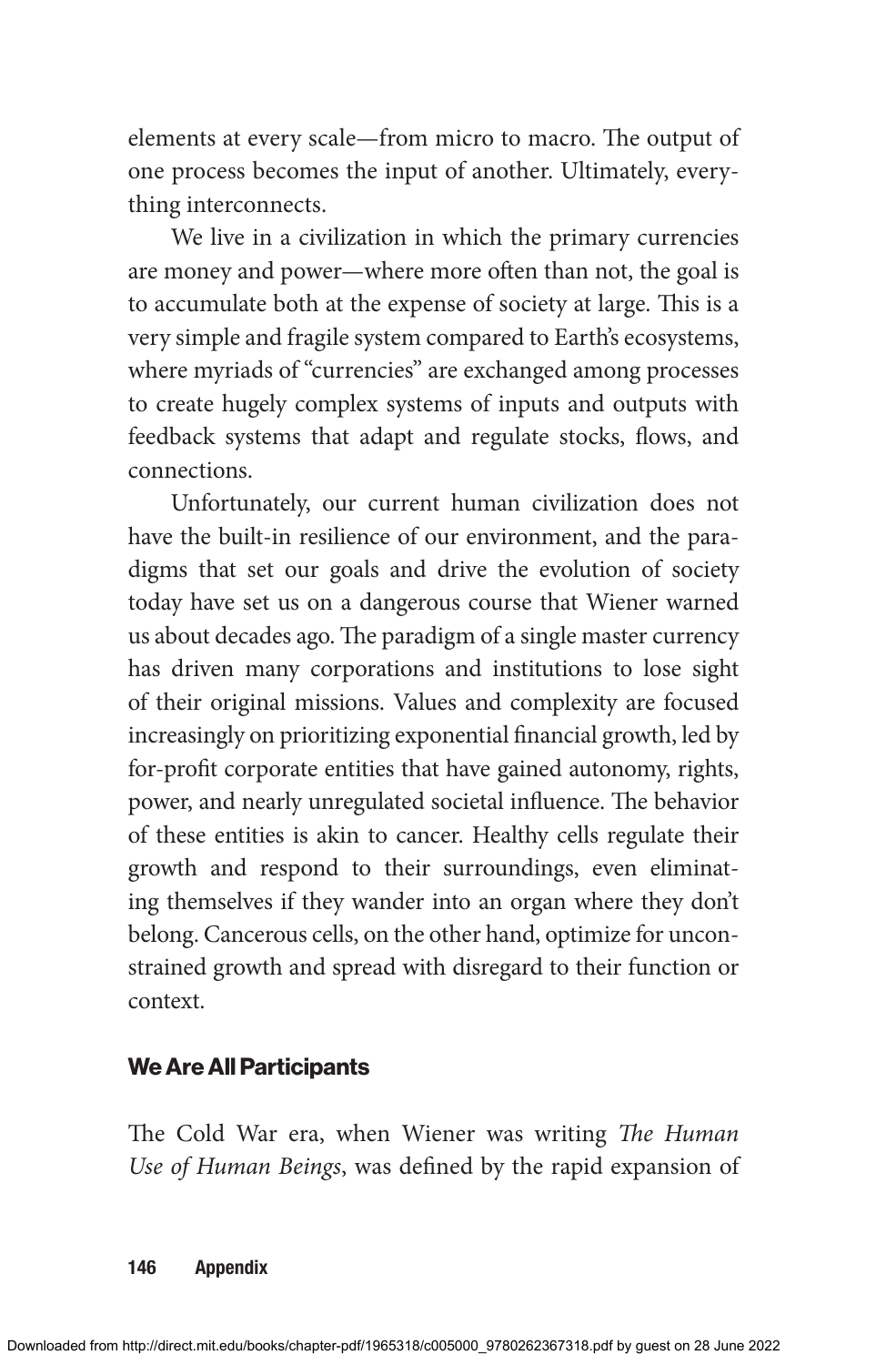capitalism and consumerism, the beginning of the space race, and the coming of age of computation. It was a time when it was easier to believe that systems could be controlled from the outside, and that many of the world's problems would be solved through science and engineering.

The cybernetics that Wiener primarily described during that period were concerned with feedback systems that could be controlled or regulated from an objective perspective. This so-called first-order cybernetics assumed that the scientist as the observer could understand what was going on, thereby enabling the engineer to design systems based on observation or insight from the scientist.

Today, it is much more obvious that most of our problems climate change, poverty, obesity and chronic disease, and modern terrorism—cannot be solved with simply more resources and greater control. That is because they are the result of complex adaptive systems that are often the result of the tools used to solve problems in the past, such as endlessly increasing productivity and attempts to control things. This is where second-order cybernetics comes into play—the cybernetics of self-adaptive complex systems, where the observer is also part of the system itself. As Kevin Slavin says in "Design as Participation," "You're not stuck in traffic you are traffic."4

In order to effectively respond to the significant scientific challenges of our times, I believe we must view the world as many interconnected, complex, self-adaptive systems across scales and dimensions that are unknowable and largely inseparable from the observer and the designer. In other words, we are participants in multiple evolutionary systems with different fitness landscapes<sup>5</sup> at different scales, from our microbes to our individual identities to society and our species. Individuals themselves are systems composed of systems of systems,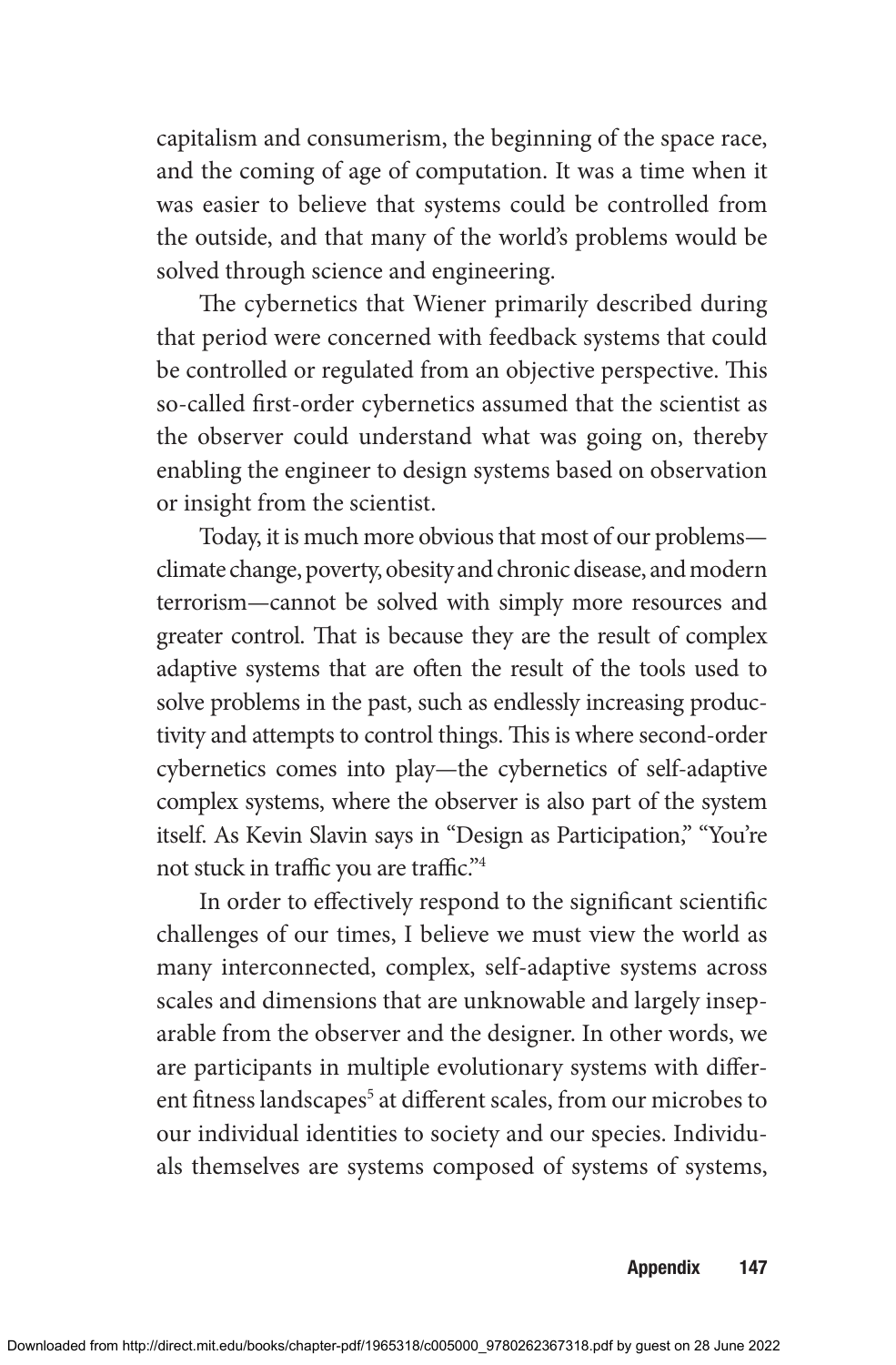such as the cells in our bodies that behave more like systemlevel designers than we do.

While Wiener does discuss biological evolution and the evolution of language, he doesn't explore the idea of harnessing evolutionary dynamics for science. Reproduction and survival have driven the biological evolution of individual species (genetic evolution), instilling in us goals and yearnings to procreate and grow. That system continually evolves to regulate growth, increase diversity and complexity, and enhance its own resilience, adaptability, and sustainability.<sup>6</sup> As designers with growing awareness of these broader systems, we have goals and methodologies defined by the evolutionary and environmental inputs from our biological and societal contexts. But machines with emergent intelligence have discernibly different goals and methodologies. As we introduce machines into the system, they will augment not only individual humans but also—and more importantly—complex systems as a whole.

Here is where the problematic formulation of "artificial intelligence" becomes evident, as it suggests forms, goals, and methods that stand outside interaction with other complex adaptive systems. Instead of thinking about machine intelligence in terms of humans versus machines, we should consider the system that integrates humans and machines—not artificial intelligence, but extended intelligence. Instead of trying to control or design or even understand systems, it is more important to design systems that participate as responsible, aware, and robust elements of even more complex systems. And we must question and adapt our own purpose and sensibilities as designers and components of the system with a much more humble approach: humility over control.

We could call it "participant design"—design of systems as and by participants—that is more akin to the increase of a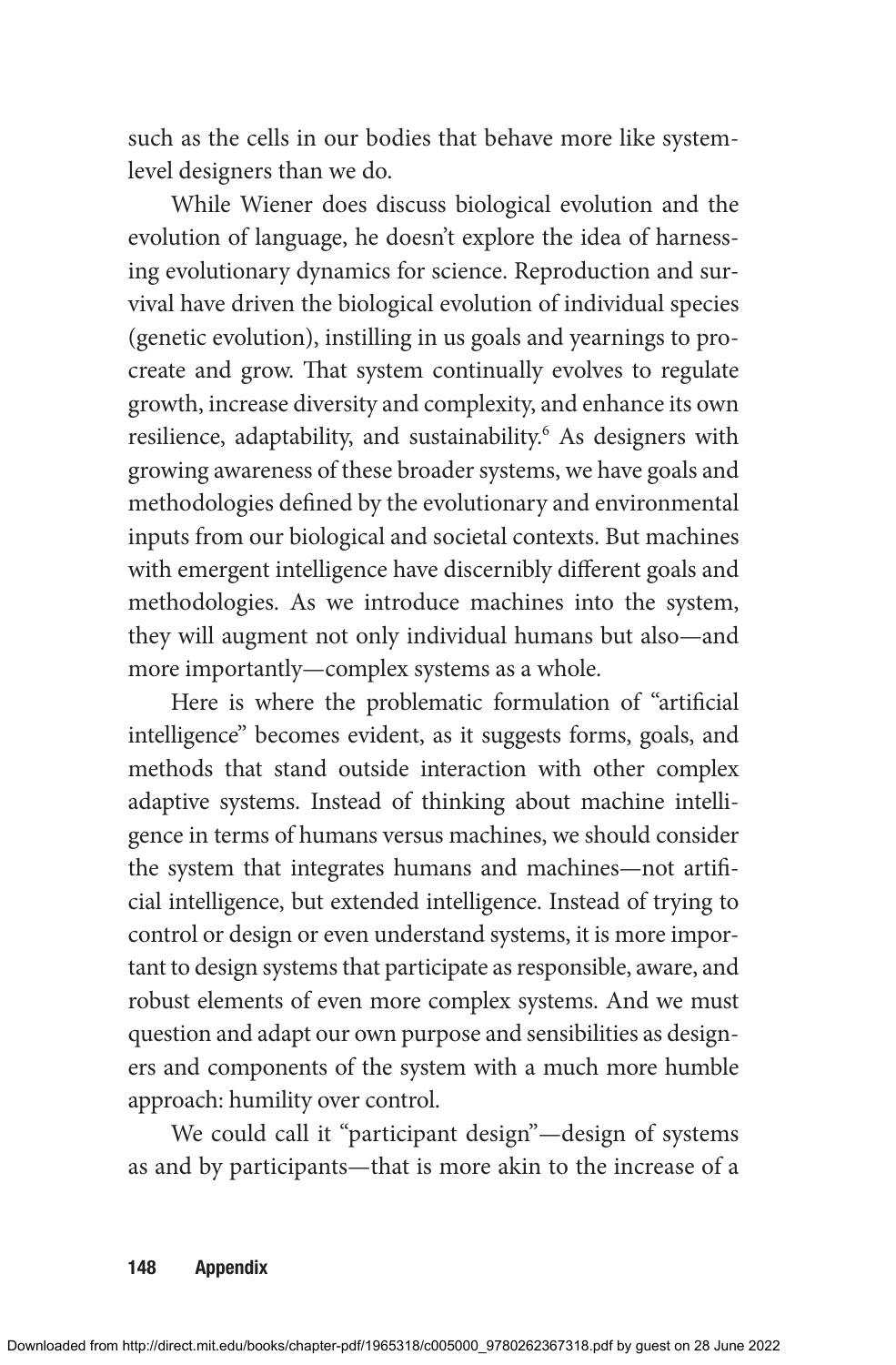flourishing function, where flourishing is a measure of vigor and health rather than scale or power. We can measure the ability of systems to adapt creatively, in addition to their resilience and their ability to use resources in interesting ways.

Better interventions are less about solving or optimizing and more about developing a sensibility appropriate to the environment and the time. In this way, they are more like music and less like an algorithm. Music is about a sensibility or "taste," with many elements coming together into a kind of emergent order. Instrumentation can nudge or cause the system to adapt or move in an unpredictable and unprogrammed manner, while still making sense and holding together. Using music itself as an intervention is not a new idea; in 1707, Andrew Fletcher, a Scottish writer and politician, said, "Let me make the songs of a nation, and I care not who makes its laws."

If writing songs instead of laws feels frivolous, remember that songs typically last longer than laws, have played key roles in various hard and soft revolutions, and end up being transmitted person-to-person along with the values they carry. It's not about music or code. It's about trying to effect change by operating at the level songs do. Donella Meadows, among others, articulates this in her book *Thinking in Systems*.

Meadows, in her chapter "Leverage Points: Places to Intervene in a System," describes how we can intervene in a complex, self-adaptive system. For her, interventions that involve changing parameters or even changing the rules are not nearly as powerful or as fundamental as changes in a system's goals and paradigms.7

When Wiener discussed our worship of progress, he said: "Those who uphold the idea of progress as an ethical principle regard this unlimited and quasi-spontaneous process of change as a Good Thing, and as the basis on which they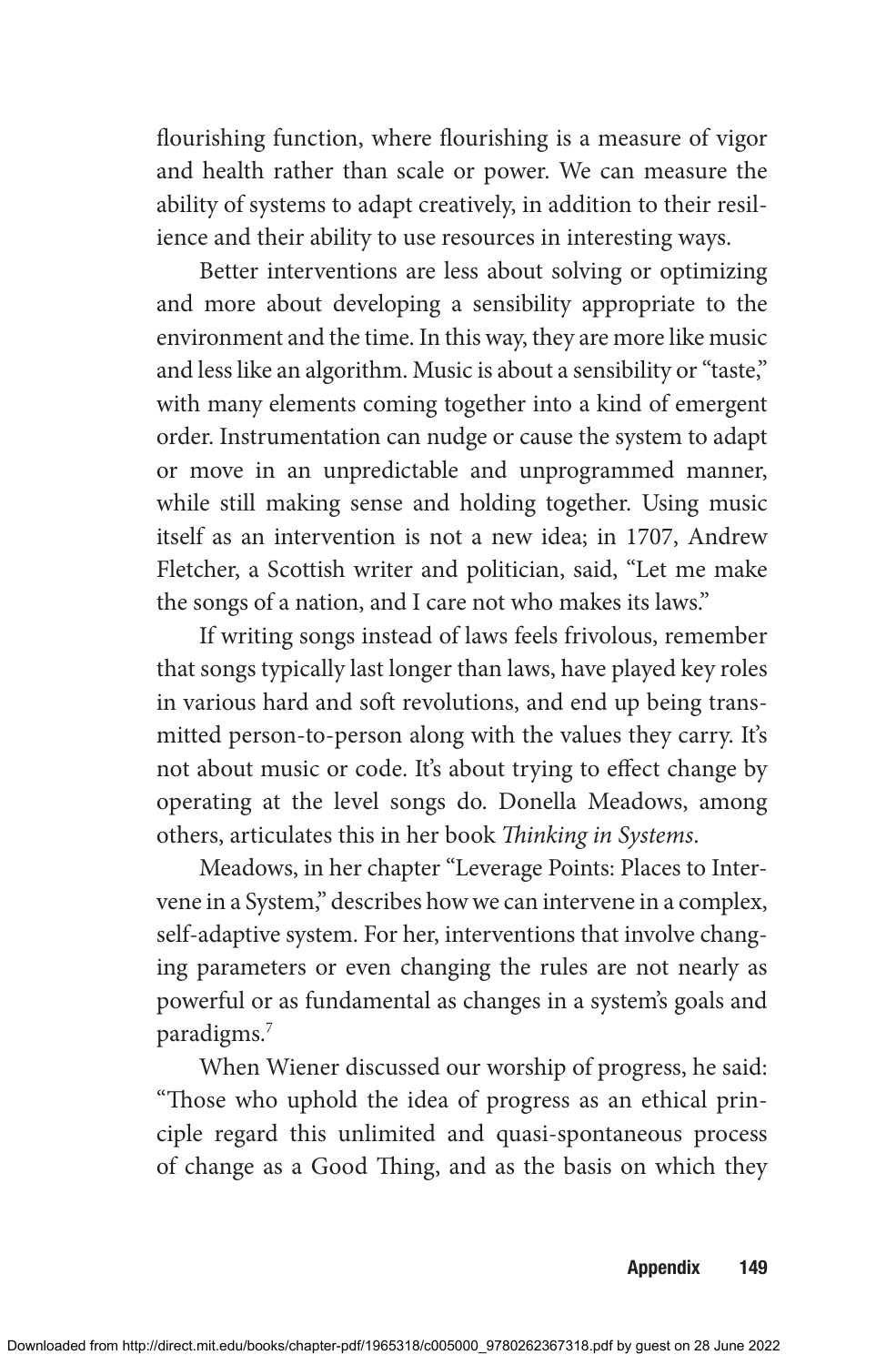## PLACES TO INTERVENE IN A SYSTEM

(in increasing order of effectiveness)

12. Constants, parameters, numbers (such as subsidies, taxes, standards).

11. The sizes of buffers and other stabilizing stocks, relative to their flows.

10. The structure of material stocks and flows (such as transport networks, population age structures).

9. The lengths of delays, relative to the rate of system change.

8. The strength of negative feedback loops, relative to the impacts they are trying to correct against.

7. The gain around driving positive feedback loops.

6. The structure of information flows (who does and does not have access to information).

5. The rules of the system (such as incentives, punishments, constraints).

4. The power to add, change, evolve, or self-organize system structure.

3. The goals of the system.

2. The mindset or paradigm out of which the system  $-$  its goals, structure, rules, delays, parameters - arises.

1. The power to transcend paradigms.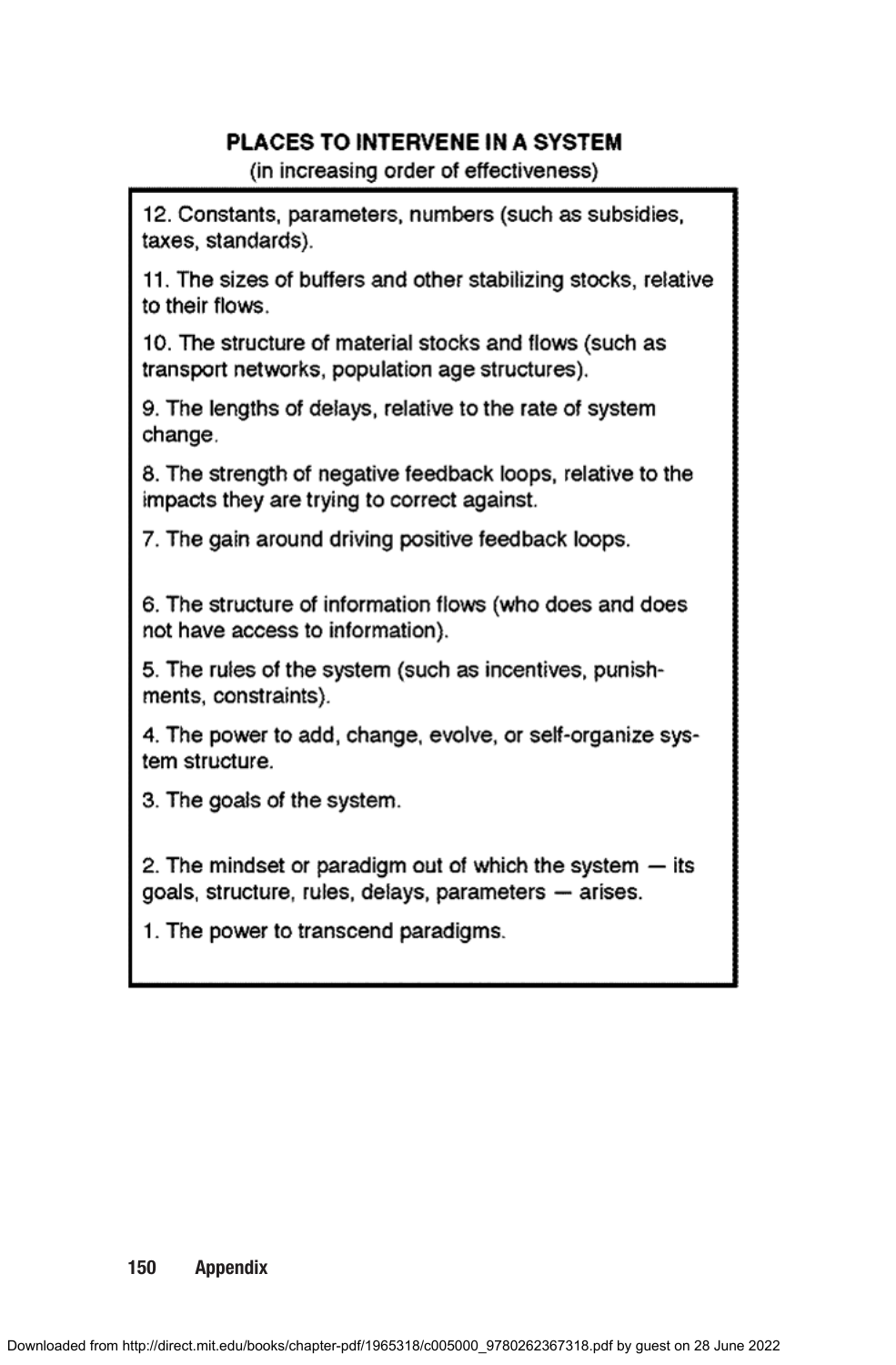guarantee to future generations a Heaven on Earth. It is possible to believe in progress as a fact without believing in progress as an ethical principle; but in the catechism of many Americans, the one goes with the other."<sup>8</sup> Instead of discussing the lack of "sustainability" as something to be "solved" in the context of a world where bigger is still better and more than enough is not too much, perhaps we should examine the values and the currencies of the fitness functions<sup>9</sup> and consider whether they are suitable and appropriate for the systems in which we participate.

### Conclusion: A Culture of Flourishing

Developing a sensibility and a culture of flourishing—a term that has taken on special significance since the field of virtue ethics arose from Elizabeth Anscombe's 1958 essay<sup>10</sup>-and embracing a diverse array of measures of "success" depend less on the accumulation of power and resources and more on diversity and the richness of experience. This is the paradigm shift we need. This will provide us with a wealth of technological and cultural patterns to draw from to create a highly adaptable society. This diversity also allows the elements of the system to feed each other without the exploitation and extraction ethos created by a monoculture with a single currency. It is likely that this new culture will spread as spirituality, fashion, music, or other forms of art.

As a native of Japan, I am heartened by a group of junior high school students I spoke to there recently who, when I challenged them about what they thought we should do about the environment, asked questions about the meaning of happiness and the role of humans in nature. I am likewise heartened to see many of my students at the MIT Media Lab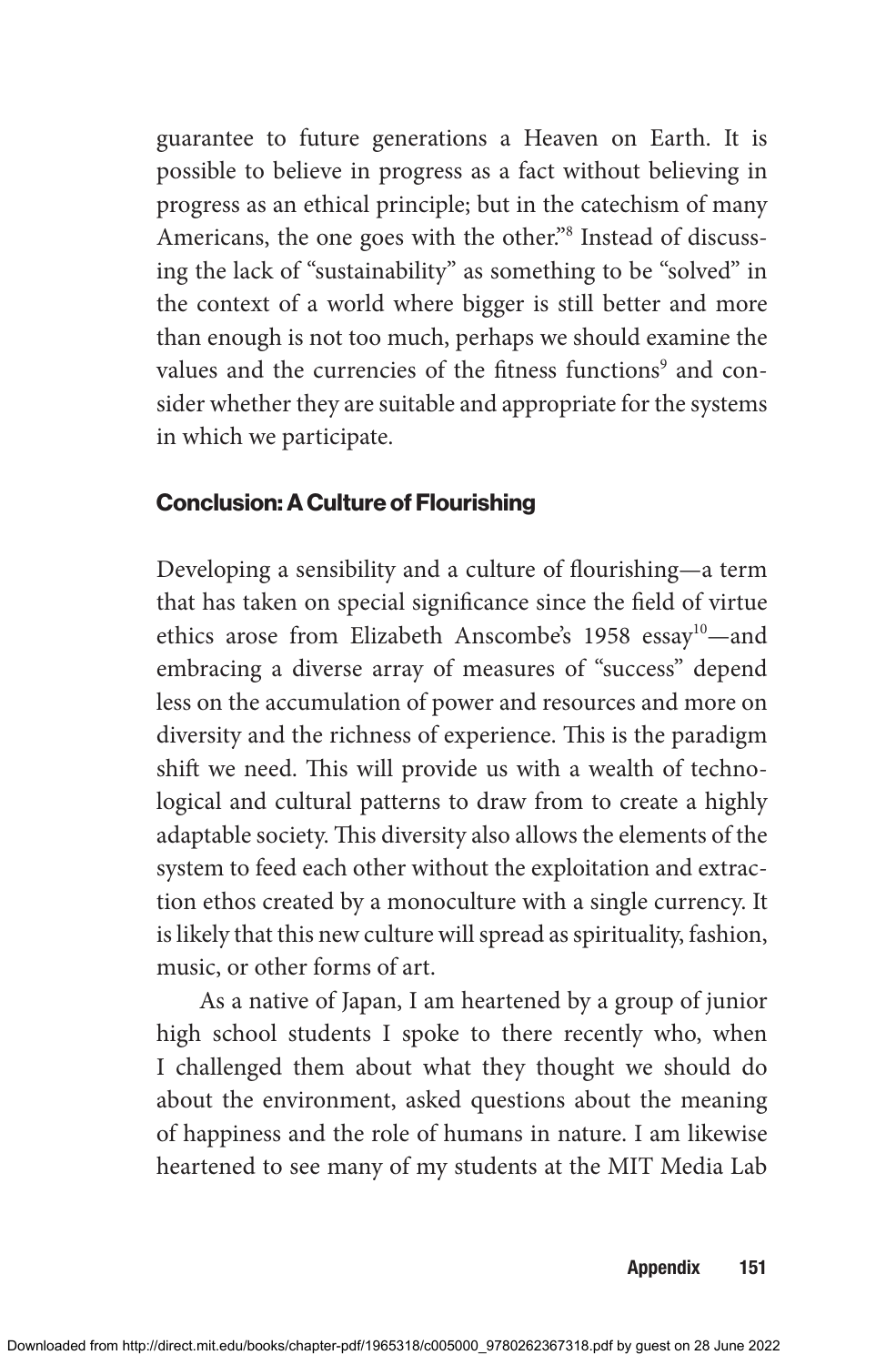and in the Principles of Awareness class that I co-teach with the Venerable Tenzin Priyadarshi using a variety of metrics (currencies) to measure their success and meaning and grappling directly with the complexity of finding one's place in our complex world.

I'm also heartened by organizations such as the IEEE, which is initiating design guidelines for the development of artificial intelligence around human well-being instead of around economic impact. The work by Peter Seligmann, Christopher Filardi, and Margarita Mora from Conservation International is creative and exciting because it approaches conservation by supporting the flourishing of Indigenous people—not undermining it. Another heartening example is that of the Shinto priests at the Ise Grand Shrine, who have been planting and rebuilding the shrine every twenty years for the last 1,300 years in celebration of the renewal and the cyclical quality of nature.

In the 1960s and 1970s, the hippie movement tried to pull together a Whole Earth movement, but then the world swung back toward the consumer and consumption culture of today. I hope and believe that a new awakening will happen and that a new sensibility will cause a nonlinear change in our behavior through a cultural transformation. While we can and should continue to work at every layer of the system to create a more resilient world, I believe the cultural layer is the layer with the most potential for a fundamental correction away from the selfdestructive path that we are currently on. I think that it will yet again be about the music and the arts of young people reflecting and amplifying a new sensibility: a turn away from greed to a world where "more than enough is too much," and in which we can flourish in harmony with nature rather than through the control of it.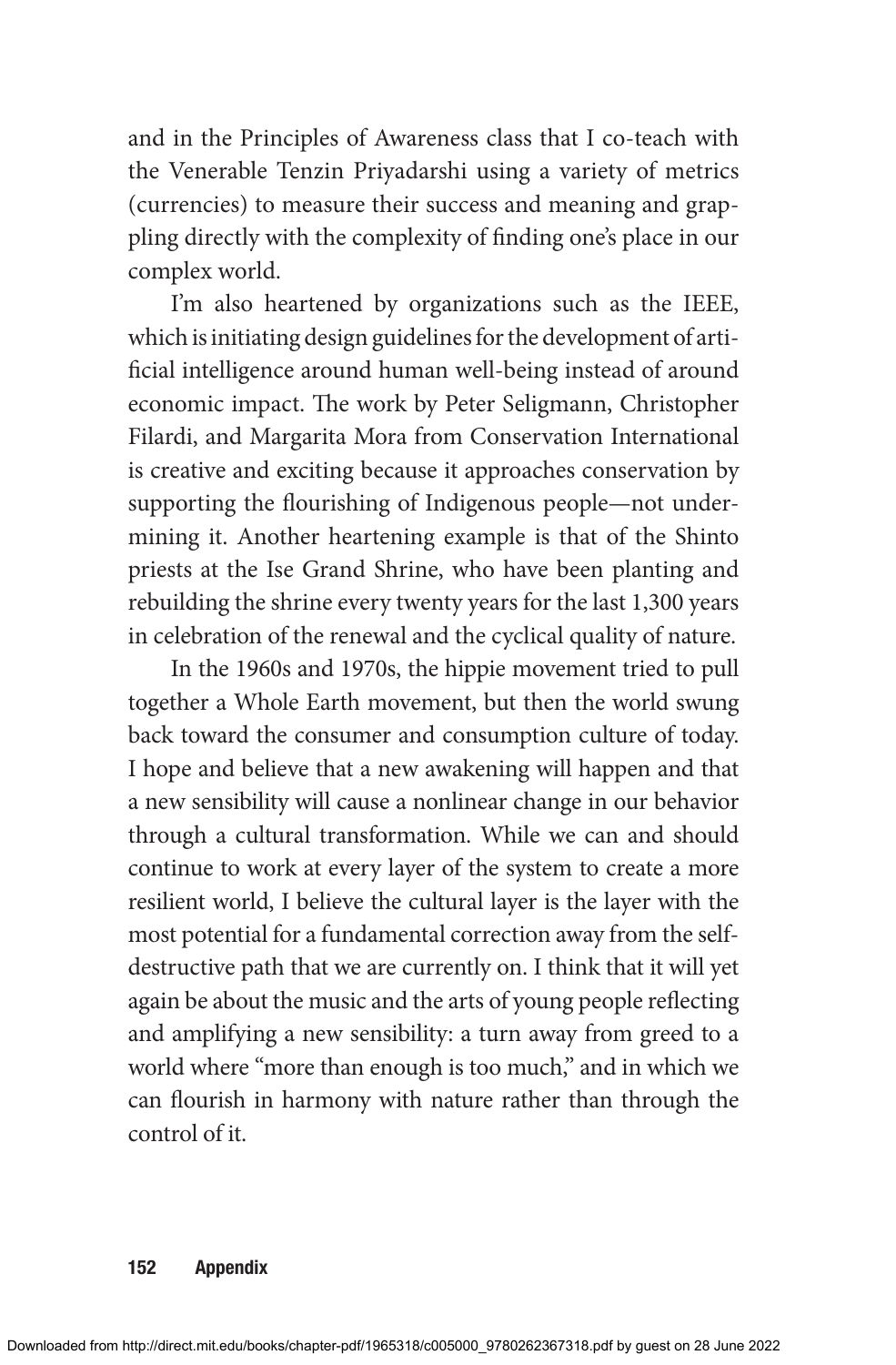#### Notes

1. Norbert Wiener, *The Human Use of Human Beings: Cybernetics and Society* (Boston: Houghton Mifflin, 1954), 185.

2. An asymptote is a line that continually approaches a given curve but does not meet it at any finite distance. In Singularity, this is the vertical line that occurs when the exponential growth curve approaches a vertical line. There are more arguments about where this asymptote is among believers than about whether it is actually coming.

3. This is a common paraphrase. What Einstein actually said was, "It can scarcely be denied that the supreme goal of all theory is to make the irreducible basic elements as simple and as few as possible without having to surrender the adequate representation of a single datum of experience." See Andrew Robinson, "Did Einstein Really Say That?," *Nature*, April 30, 2018, [https://www.nature.com/articles/d41586-018-05004-4.](https://www.nature.com/articles/d41586-018-05004-4)

4. Western philosophy and science is dualistic as opposed to the more "Eastern" nondualistic approach. A whole essay could be written about this, but the idea of a subject/object or a designer/designee is partially linked to the notion of self in Western philosophy and religion. See Kevin Slavin, "Design as Participation," *Journal of Design and Science*, no. 1 (February 2016), [https://jods.mitpress.mit.edu/pub/design-as-participation.](https://jods.mitpress.mit.edu/pub/design-as-participation) The phrase originated in a drive-time conversation about contemporary design with Joi Ito.

5. Fitness landscapes arise when you assign a fitness value for every genotype. The genotypes are arranged in a high-dimensional sequence space. The fitness landscape is a function of that sequence space. In evolutionary dynamics, a biological population moves over a fitness landscape driven by mutation, selection and random drift. See M. A. Nowak, *Evolutionary Dynamics: Exploring the Equations of Life* (Cambridge, MA: Harvard University Press, 2006).

6. Nowak, *Evolutionary Dynamics*.

7. Donella H. Meadows, "Leverage Points: Places to Intervene in a System," in *Thinking in Systems: A Primer*, ed. Diana Wright (White River Junction, VT: Chelsea Green Publishing, 2008), 145–165.

8. Wiener, *The Human Use of Human Beings*, 42.

#### Appendix 153